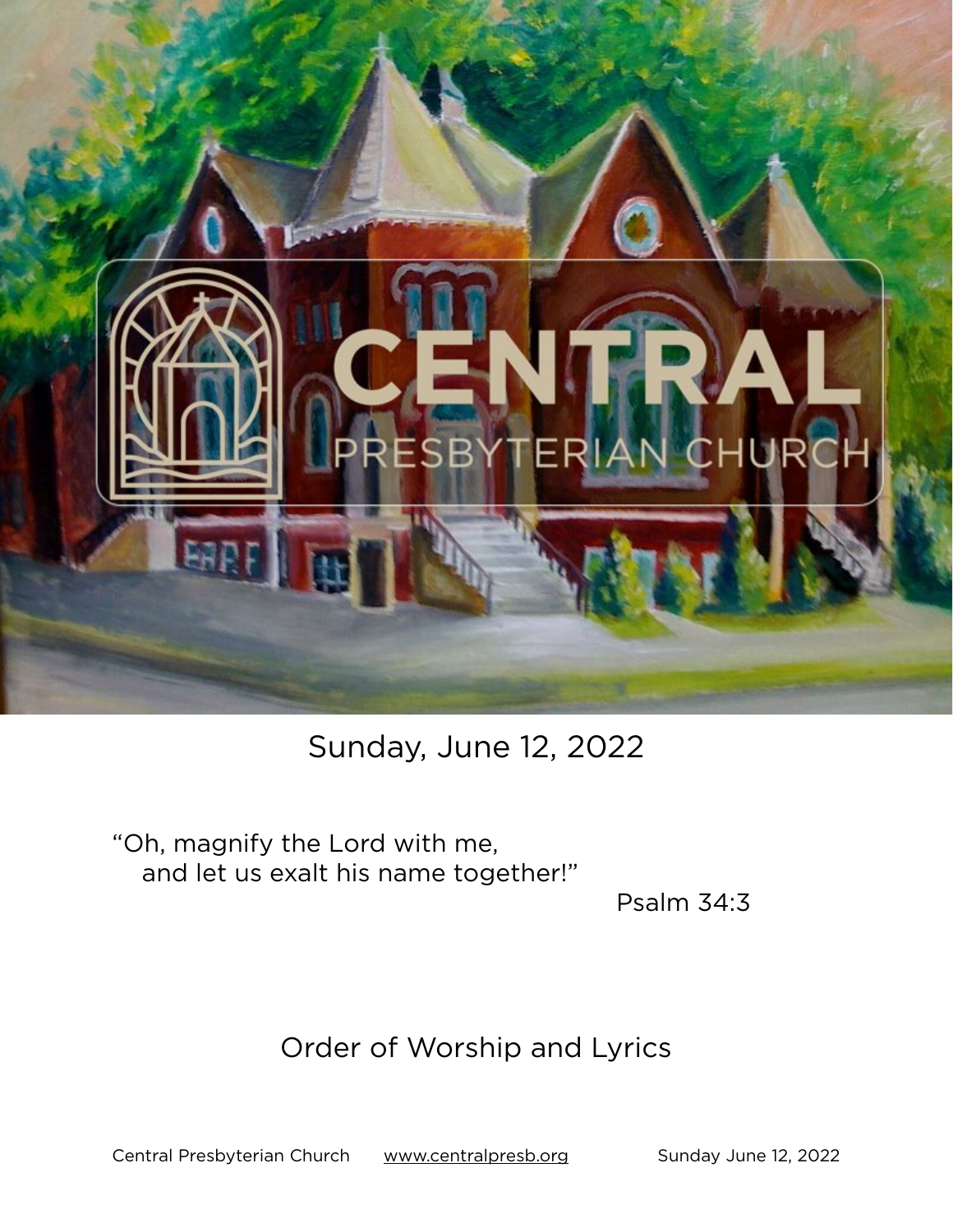## **Welcome/Call to Worship**

**Hymn:** Brethren We Have Met to Worship

Brethren, we have met to worship And adore the Lord our God; Will you pray with all your power, While we try to preach the Word? All is vain unless the Spirit Of the Holy One comes down; Brethren, pray, and holy manna Will be showered all around.

Brethren, see poor sinners round you Slumb'ring on the brink of woe; Death is coming, hell is moving, Can you bear to let them go? See our fathers and our mothers, And our children sinking down; Brethren, pray and holy manna Will be showered all around.

Sisters, will you join and help us? Moses' sister aided him; Will you help the trembling mourners Who are struggling hard with sin? Tell them all about the Savior, Tell them that He will be found; Sisters, pray, and holy manna Will be showered all around.

Let us love our God supremely, Let us love each other, too;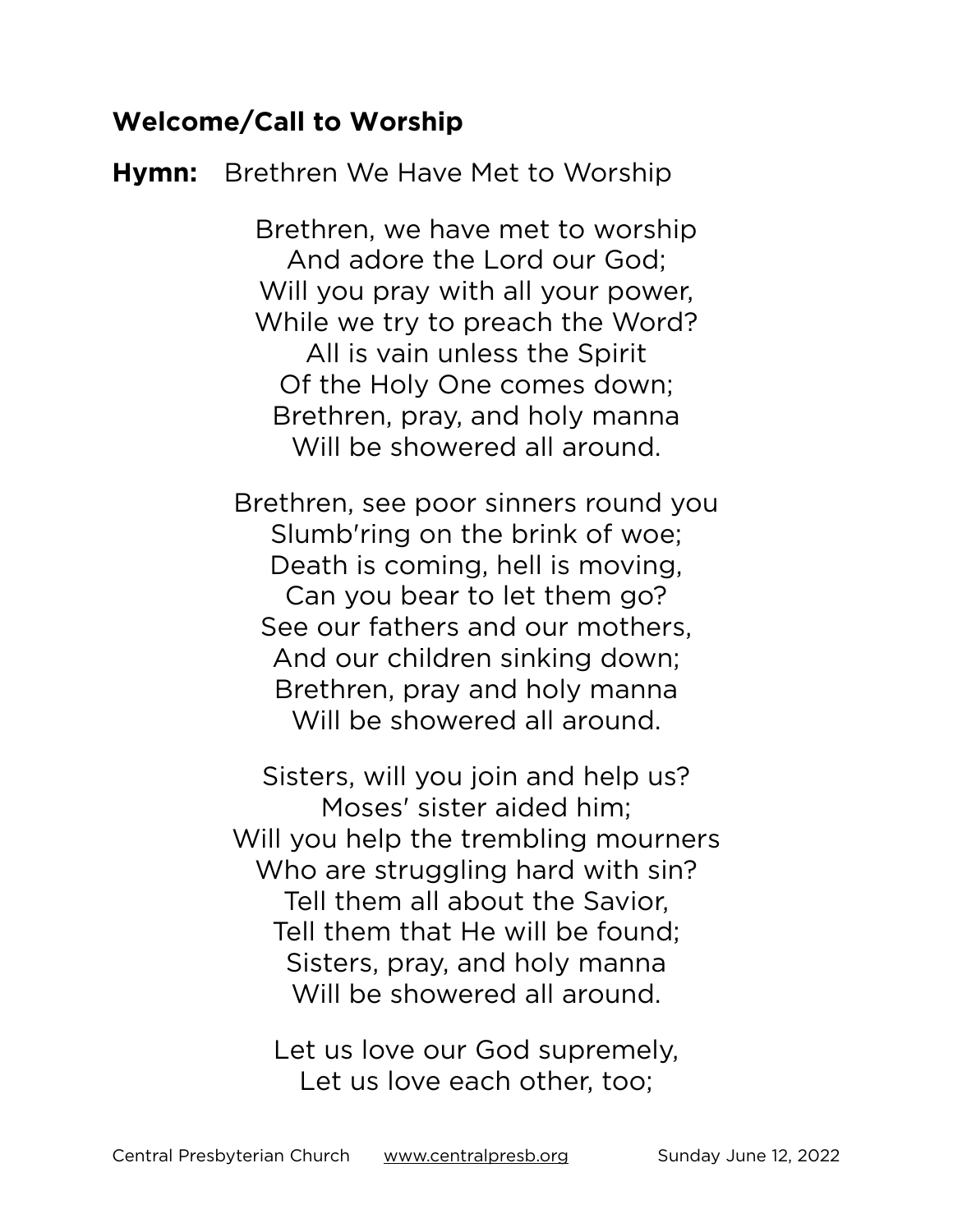Let us love and pray for sinners, Till our God makes all things new. Then He'll call us home to heaven, At His table we'll sit down; Christ will gird Himself, and serve us With sweet manna all around.

#### **Prayer of Thanksgiving**

## **Praise Song:** Speak O Lord

Speak, O Lord, as we come to You To receive the food of Your Holy Word Take Your truth, plant it deep in us Shape and fashion us in Your likeness That the light of Christ might be seen today In our acts of love and our deeds of faith Speak, O Lord, and fulfill in us All Your purposes for Your glory

Teach us Lord, full obedience Holy reverence, true humility Test our thoughts and our attitudes In the radiance of Your purity Cause our faith to rise, cause our eyes to see Your majestic love and authority Words of pow'r that can never fail Let their truth prevail over unbelief

Speak, O Lord, and renew our minds Help us grasp the heights of Your plans for us Truths unchanged from the dawn of time That will echo down through eternity And by grace we'll stand on Your promises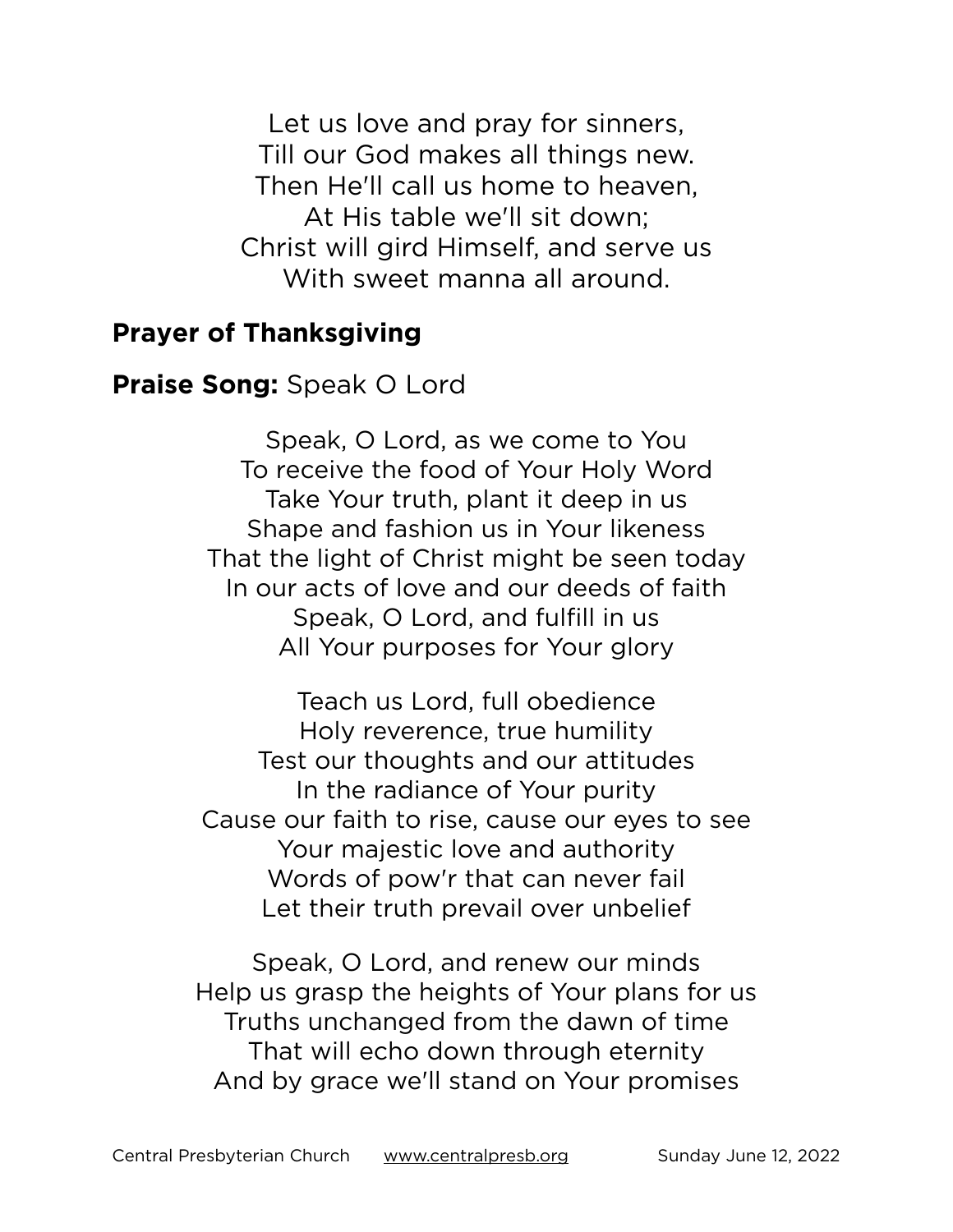And by faith we'll walk as You walk with us Speak, O Lord, till Your church is built And the earth is filled with Your glory

## **Affirmation of Faith:** The Apostles' Creed

I believe in God the Father Almighty, maker of heaven and earth: And in Jesus Christ His only Son, our Lord; Who was conceived by the Holy Ghost, born of the Virgin Mary, suffered under Pontius Pilate, was crucified, dead, and buried; He descended into hell; the third day He rose again from the dead; He ascended into heaven, and sitteth on the right hand of God, the Father Almighty; from thence He shall come to judge the quick and the dead. I believe in the Holy Ghost, the holy catholic church, the communion of saints, the forgiveness of sins, the resurrection of the body, and the life everlasting. Amen.

#### **Gloria Patri:**

Glory be to the Father, and to the Son and to the Holy Ghost. As it was in the beginning, is now and ever shall be, world without end. Amen, Amen.

#### **Unison Reading:** Matthew 5:17-20

"Do not think that I have come to abolish the Law or the Prophets; I have not come to abolish them but to fulfill them. For truly, I say to you, until heaven and earth pass away, not an iota, not a dot, will pass from the Law until all is accomplished. Therefore whoever relaxes one of the least of these commandments and teaches others to do the same will be called least in the kingdom of heaven, but whoever does them and teaches them will be called great in the kingdom of heaven. For I tell you, unless your righteousness exceeds that of the scribes and Pharisees, you will never enter the kingdom of heaven.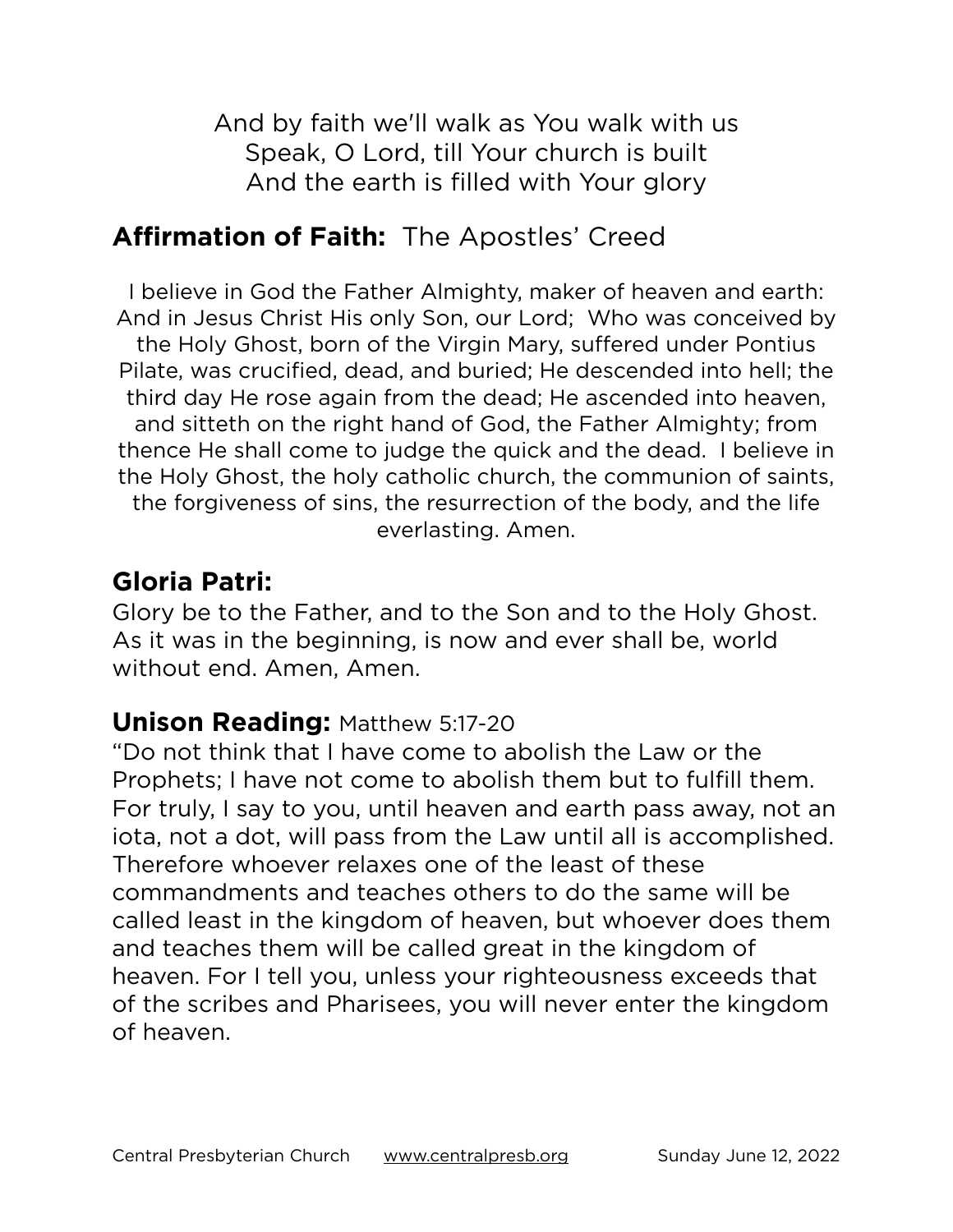## **Pastoral Prayer and Lord's Prayer:**

Our Father, who art in heaven, hallowed be thy name. Thy kingdom come, thy will be done, on earth as it is in heaven. Give us this day our daily bread, Forgive us our debts, as we forgive our debtors. Lead us not into temptation, but deliver us from evil. For thine is the kingdom, the power, and the glory forever. Amen.

**Sermon:** "Bearing Burdens" Randy Jenkins **Scripture:** Galatians 6:1-5

#### **Hymn: I Need Thee Every Hour**

I need Thee every hour Most gracious Lord No tender voice like Thine can peace afford I need Thee, O I need Thee Every hour I need Thee O bless me now, my Savior I come to Thee

I need Thee every hour stay Thou nearby Temptations lose their power when Thou art nigh I need Thee, O I need Thee Every hour I need Thee O bless me now, my Savior I come to Thee

I need Thee every hour in joy or pain Come quickly and abide or life is vain I need Thee, O I need Thee Every hour I need Thee O bless me now, my Savior I come to Thee

I need Thee every teach me thy will Thy promises so rich in me fulfill I need Thee, O I need Thee Every hour I need Thee O bless me now, my Savior I come to Thee

I need Thee every hour Most Holy One